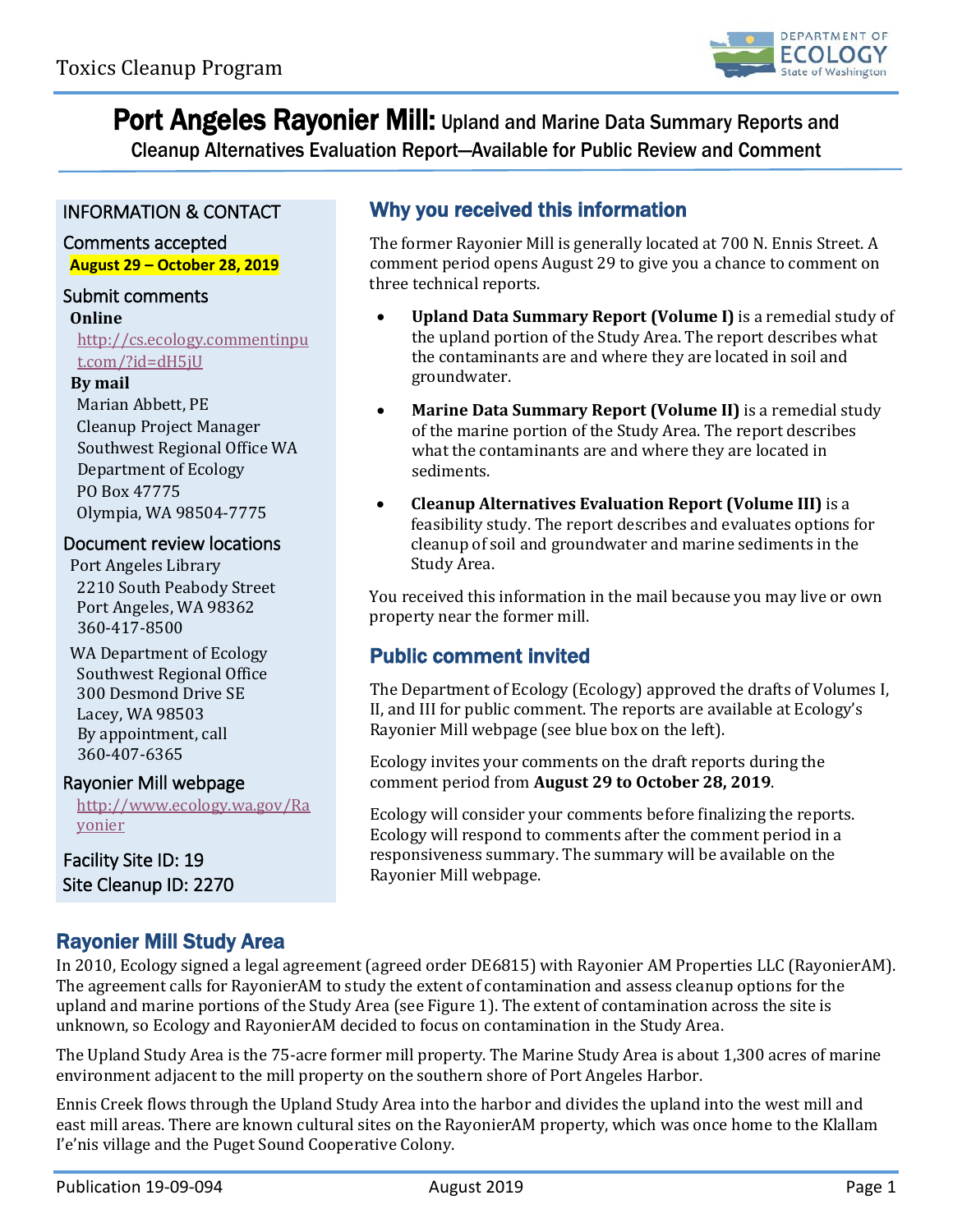

In 2011, RayonierAM sold a portion of the property to the City of Port Angeles for a combined sewer overflow tank. A pedestrian pathway was constructed along a former railroad right of way. Places along Ennis Creek may be restored in the future to provide habitat for wildlife.

RayonierAM leased the northern portion of the property from the Washington State Department of Natural Resources (DNR) which includes a dock and jetty.



Figure 1: The Rayonier Mill Study Area is located along the shoreline and in the eastern portion of Port Angeles Harbor.

## Soil and groundwater contamination and options for cleanup in the Upland Study Area

The amount and type of contamination vary across the Upland Study Area. RayonierAM removed most of the contaminated hot spots with partial cleanups in the 1990s and 2000s. Remaining contamination is spotty and found across much of the upland study area with higher concentrations in the area west of Ennis Creek. There are limited areas of low and high pH (acidity or alkalinity) in groundwater. This can cause some metals to move out of soil and into groundwater. Contaminants found in soils and groundwater in the Study Area include polycyclic aromatic hydrocarbons (PAHs), metals (such as arsenic and lead), dioxins, total petroleum hydrocarbons (TPH), polychlorinated biphenyls (PCBs), and ammonia (see Figure 2).

Exposure to contaminated soil is a pathway of concern. Physical contact or ingesting soil is a pathway of exposure for people and wildlife when they visit the upland.

Cleanup options protect against exposure pathways. Options for cleaning up contaminated soil include excavating soil and either hauling it away or consolidating it on-site. Options vary in the size of the area to be excavated. If soil is consolidated on site, then a cap will cover the contaminated soil.

Groundwater is not a source of drinking water because it is so close to the salt water of the harbor. Contaminants in the groundwater can migrate to the marine waters and sediment.

Groundwater cleanup options protect against migration of contaminated groundwater to the marine environment. Options vary from treating groundwater at the shoreline to treating it throughout the upland. Groundwater treatments include injecting air into the groundwater to increase the rate soil microbes breakdown contaminants. Another option is using a permeable reactive barrier that treats groundwater as it moves through the barrier. Chemical treatment is another option requiring placement of chemicals in the soil to degrade the contamination.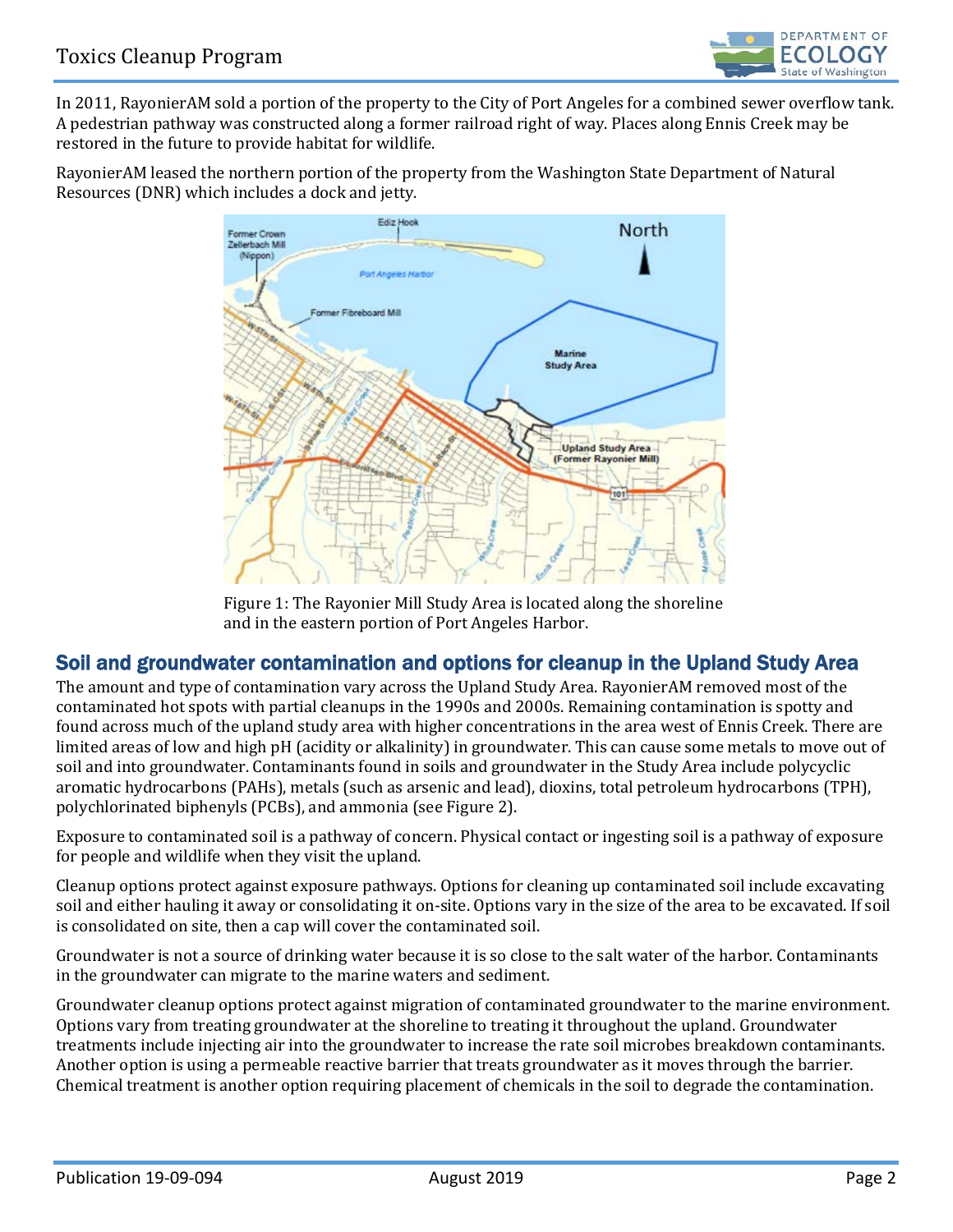

## **Upland Contamination**



# **Marine Contamination**



Figure 2. Soil and groundwater contaminants. Figure 3. Sediment and animal tissue (crabs and clams) contaminants.

## Sediment contamination and options for cleanup in the Marine Study Area

The highest levels of sediment contamination are in the eastern part of the log pond and near the mill dock. Wood debris is present on the sea floor. As logs decompose, they remove oxygen from the bottom of the harbor and produce ammonia and sulfides that is harmful to sea life. Many of the same contaminants found in soil are also present in sediment (see Figure 3).

People can be exposed to contaminated sediment by direct skin contact or by consuming it. Eating fish and clams that have accumulated contaminants in their tissues may be a source of contaminant exposure to people. Marine animals, plants, and birds can be exposed by direct contact or eating contaminated organisms.

Options for sediment cleanup eliminate contaminant exposure pathways leading to people and marine life. Cleanup options include enhanced natural recovery, dredging, fill, and capping. Enhanced natural recovery consists of placing a thin layer of clean sand on top of the sediment. Biological activity of animals living on the sediment surface mixes the sand with the contaminated material.

Intertidal contaminated sediment is dug-up and removed using earth moving equipment along the shoreline. A barge is used to excavate subtidal contaminated sediment. Previously dredged depressions in the harbor bottom could be filled with clean material and covered with a layer of clean sand. A cap is a mixture of sand, gravel, and other materials that isolates the contaminated sediment underneath the cap.

## **Background**

Rayonier ran a pulp mill on the property from 1930 to 1997 when the mill closed. During mill operations, sulfite and acid would break down wood chips into cellulose fibers. From 1997 to 1999, Rayonier dismantled the mill.

The mill burned wood chips and sludge that created air emissions and ash, which included dioxins. Until the 1970s, the mill discharged liquid wastes at shoreline outfalls. After 1972, wastewater was treated and discharged from a deep water outfall. Fuel spills, releases from electrical equipment, and wood waste caused contamination of the property and nearby marine environment.

From 1989 to 2006, Rayonier cleaned up some contaminated hot spots. Over 30,000 tons of contaminated soil was removed from the Upland Study Area. Sampling indicated these actions were successful in removing a substantial volume of contaminated soil.

#### Next steps

After Volumes I to III are finalized, RayonierAM will prepare a draft action plan (Volume IV) that describes cleanup for the Study Area. Volume IV will be available for public comment before it is finalized.

In a separate project, RayonierAM will be removing the dock and jetty in the area leased by RayonierAM from DNR. As part of removing the dock and jetty, Ecology will draft a cleanup plan for the sediments. RayonierAM will implement cleanup of the contaminated sediments. The cleanup plan and implementing order will be available for public review and comment before they are finalized.